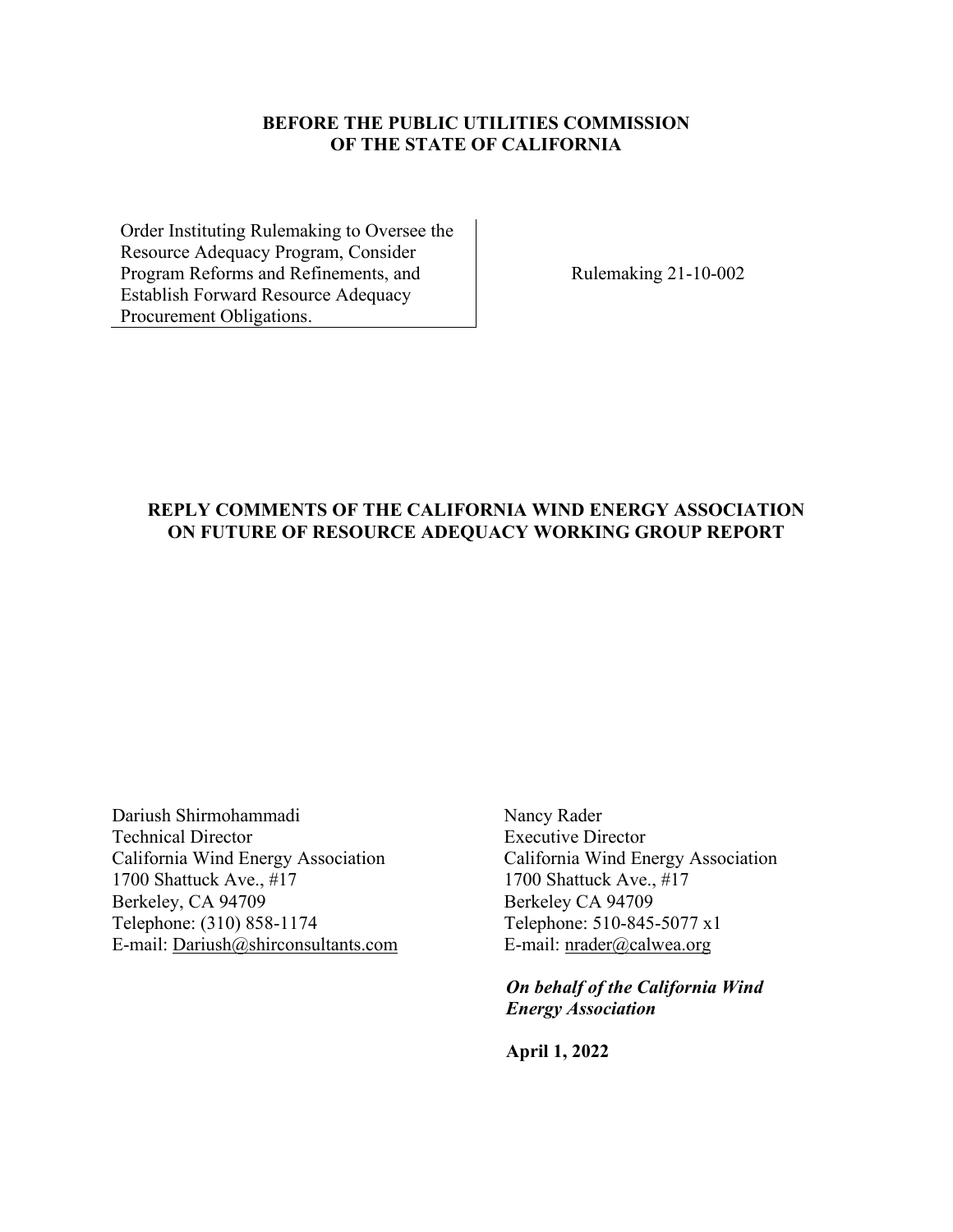#### **BEFORE THE PUBLIC UTILITIES COMMISSION**

#### **OF THE STATE OF CALIFORNIA**

Order Instituting Rulemaking to Oversee the Resource Adequacy Program, Consider Program Reforms and Refinements, and Establish Forward Resource Adequacy Procurement Obligations.

Rulemaking 21-10-002

#### **REPLY COMMENTS OF THE CALIFORNIA WIND ENERGY ASSOCIATION ON FUTURE OF RESOURCE ADEQUACY WORKING GROUP REPORT**

#### **I. INTRODUCTION**

Pursuant to Administrative Law Judge ("ALJ") Chiv's March 4, 2022, Ruling Seeking Comments on The Future of Resource Adequacy Working Group Report and The Local Capacity Requirement Working Group Report ("Ruling"), and ALJ Chiv's March 28, 2022, email ruling extending deadline, the California Wind Energy Association ("CalWEA") respectfully submits these reply comments on The Future of Resource Adequacy Working Group Report ("Working Group Report").

CalWEA responds in part to the March 24, 2022, opening comments of American Clean Power - California ("ACP-CA"), California Environmental Justice Alliance and Union of Concerned Scientists ("CEJA and UCS"), California Large Energy Consumers Association ("CLECA"), California Independent System Operator ("CAISO"), Calpine Corp. ("Calpine"), Independent Energy Producers Association ("IEP"), Joint CCAs (Central Coast Community Energy, the City and County of San Francisco, operator of CleanPowerSF, San Diego Community Power, Silicon Valley Clean Energy Authority, and Valley Clean Energy Alliance), the Natural Resources Defense Council ("NRDC"), Pacific Gas & Electric Company ("PG&E"), and Southern California Edison Company ("SCE").

CalWEA's opening comments responded only to the questions posed in the Ruling and did not repeat our views on the reform proposals, which were included in the Working Group Report. In these reply comments, we respond to some of the opinions voiced about the reform proposals in parties' opening comments.

1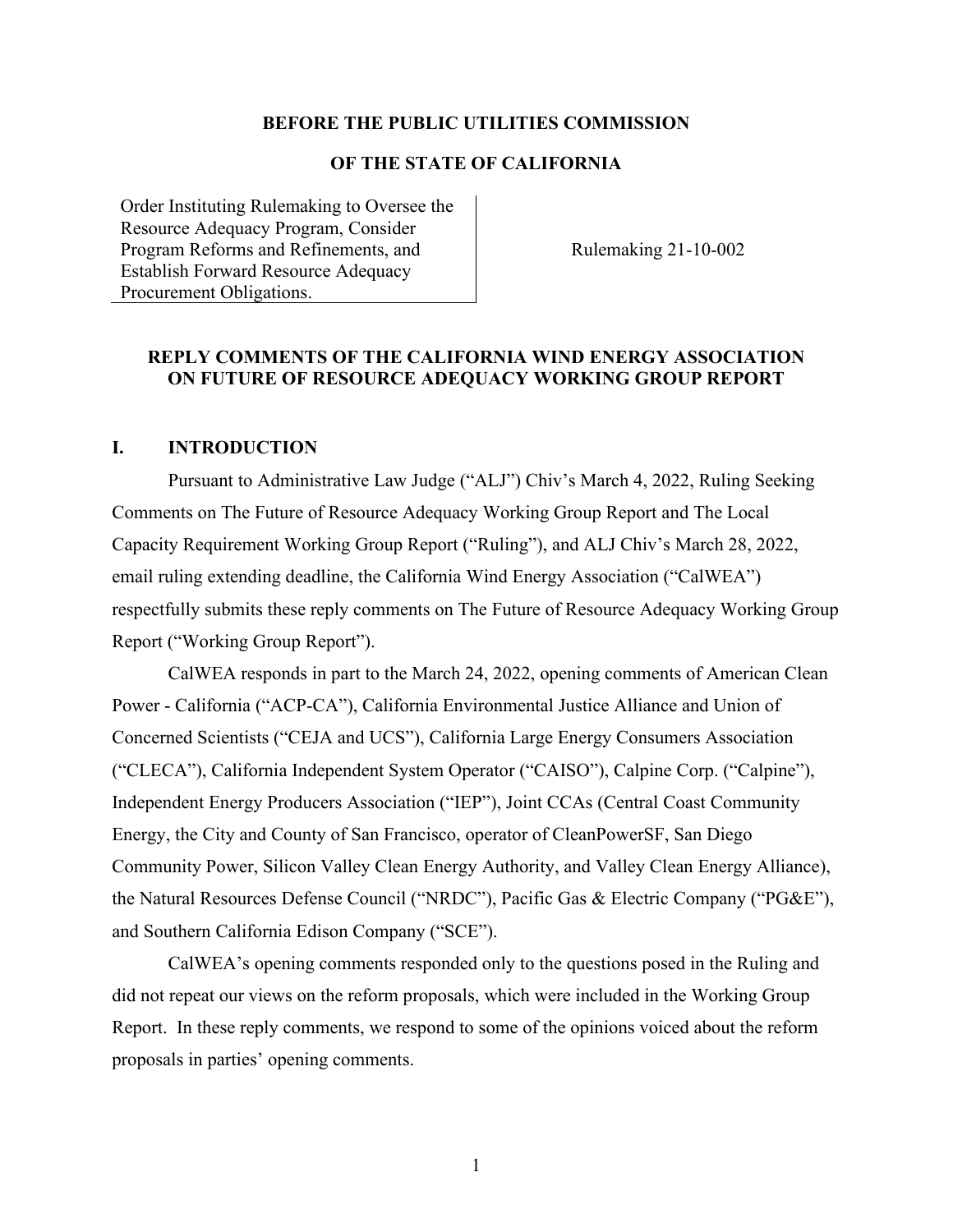#### **II. COMMENTS**

# **A. The Two-Slice Approach Can Ensure Reliability Generally, and Sufficient Charging Capacity Specifically**

Some parties have taken issue with the two-slice model's ability to ensure reliability generally, or specifically regarding storage charging capacity. We explain how, with three simple adjustments to the two-slice approach, the arguments of PG&E and CAISO can be fully addressed.

PG&E argues that the Two-Slice Proposal's check for the net-load peak "is not a real check of the net-load peak hour, as it uses the gross load values for all resources except solar, which it zeroes out." The Gridwell approach, however, is based on LOLE modeling that evaluates resource performance in every hour of the monthly RA capacity counting period. As CEJA and UCS recognize, regularly updated LOLE/ELCC studies "alone should be sufficient to ensure that California achieves the 0.1 LOLE reliability standard. LOLE studies examine reliability during all hours of the day under a wide range of conditions, and these studies inherently examine the net peak period in addition to energy sufficiency concerns."<sup>[1](#page-2-0)</sup> In addition, Gridwell proposes that CAISO perform a second reliability check at the evening net peak hour (or the most RA capacity-constrained hour) to ensure that LSEs have procured sufficient resources for that most critical hour each day.

Three additional simple adjustments to the two-slice approach would further ensure reliability generally and storage charging capacity specifically. First, CalWEA has proposed an approach to Gridwell's second check where CAISO would calculate the effective capacity of wind and solar resources during the evening net peak hour, rather than their ELCC values, based on the correlation between the historical output of these resources and actual historical system load. Our Effective Net Load Reduction ("ENLR") methodology, described in the Working Group Report,<sup>[2](#page-2-1)</sup> would calculate a simple average of the historical hourly output of wind and solar during those hours of the past three (or more) years when load was higher than a defined threshold level. This would serve as a "real" check at evening net peak hour.

Second, we recommend that the Commission establish the PRM in such a way that would virtually ensure that the CAISO's net load peak test would successfully pass, such that the

<span id="page-2-0"></span> $<sup>1</sup>$  CEJA and UCS at p. 12.</sup>

<span id="page-2-1"></span><sup>&</sup>lt;sup>2</sup> Working Group Report at pp. 45-47.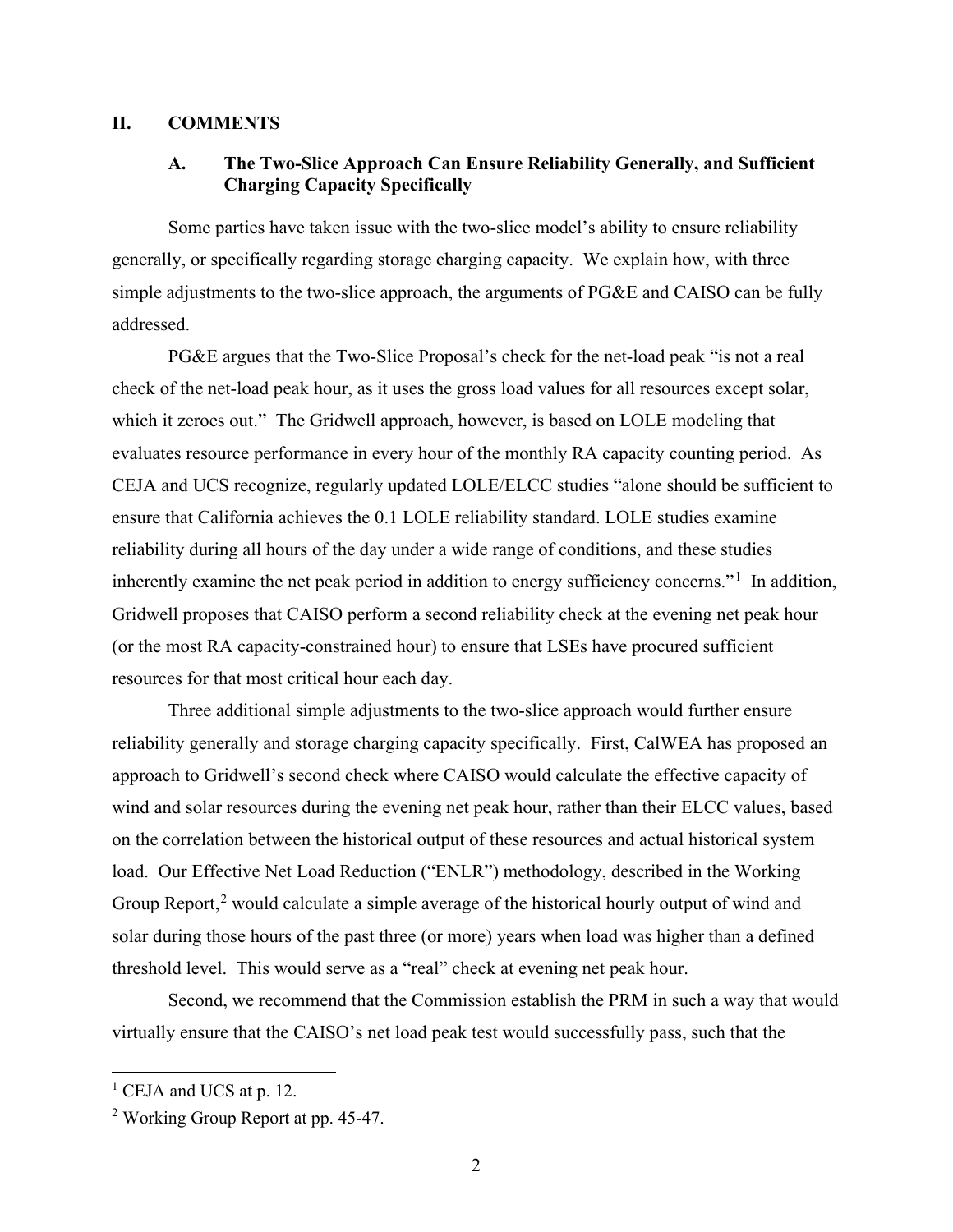CAISO would rarely, if ever, need to cure a deficiency through its capacity market. IEP suggested, in a footnote, that "the RA program could peg the PRM (which would be higher due to a smaller denominator) and allocation of need to the net peak", rather than the gross peak.<sup>[3](#page-3-0)</sup> In other words, the systemwide PRM would be determined based on system load at the time of the evening net peak hour, and the contribution requirement for each LSE would be measured based on its load level at the evening net peak hour plus the PRM measured by the LOLE for the evening net peak hour. A significant benefit of this approach would be that it would reward LSEs that reduce their load, and procure resources that deliver, during the net system peak load when the need for RA resources is the highest.

Third, CAISO and PG&E expressed concerns that the Gridwell approach of validating the resource adequacy fleet based on (ELCC-based) capacity values alone may not ensure adequate energy to meet demand and battery charging needs in the resource adequacy compliance period.<sup>[4](#page-3-1)</sup> In CalWEA's opening comments, we noted that this concern could be addressed by using the Commission's monthly LOLE study results to inform the minimum level of dispatchable resources needed to ensure that all necessary resources, including charging resources, are present in LSEs' portfolios.<sup>[5](#page-3-2)</sup> This requirement would be similar to the current MCC buckets except that the size of the dispatchable capacity bucket will be determined optimally via the LOLE study as opposed to arbitrarily as is done today.

### **B. Parties Have Amply Explained Why The 24-Hour-Slice Approach Is Fraught with Risks**

In its comments on the Working Group Report, CalWEA explained why it does not advocate adoption of the proposed 24-hour approach to reform: the proposal is not fully developed, it would be disruptive to the market, and therefore risks failing to achieve necessary RA reforms, and the value of RA resources would likely become far less transparent.<sup>[6](#page-3-3)</sup> In their opening comments, several parties elaborated on these concerns and articulated systemic

<span id="page-3-0"></span><sup>&</sup>lt;sup>3</sup> IEP at footnote 21, citing Schlag et al., Capacity and Reliability Planning in the Era of Decarbonization: Practical Application of Effective Load Carrying Capability in Resource Adequacy, Energy and Environmental Economics, Inc., 2020. (Available at: [https://www.ethree.com/wp](https://www.ethree.com/wp-content/uploads/2020/08/E3-Practical-Application-of-ELCC.pdf)[content/uploads/2020/08/E3-Practical-Application-of-ELCC.pdf.](https://www.ethree.com/wp-content/uploads/2020/08/E3-Practical-Application-of-ELCC.pdf))

<span id="page-3-1"></span> $4$  CAISO at pp. 4-5; PG&E at p. 6.

<span id="page-3-2"></span> $<sup>5</sup>$  CalWEA at p. 2.</sup>

<span id="page-3-3"></span><sup>6</sup> Working Group Report at pp. 173-174.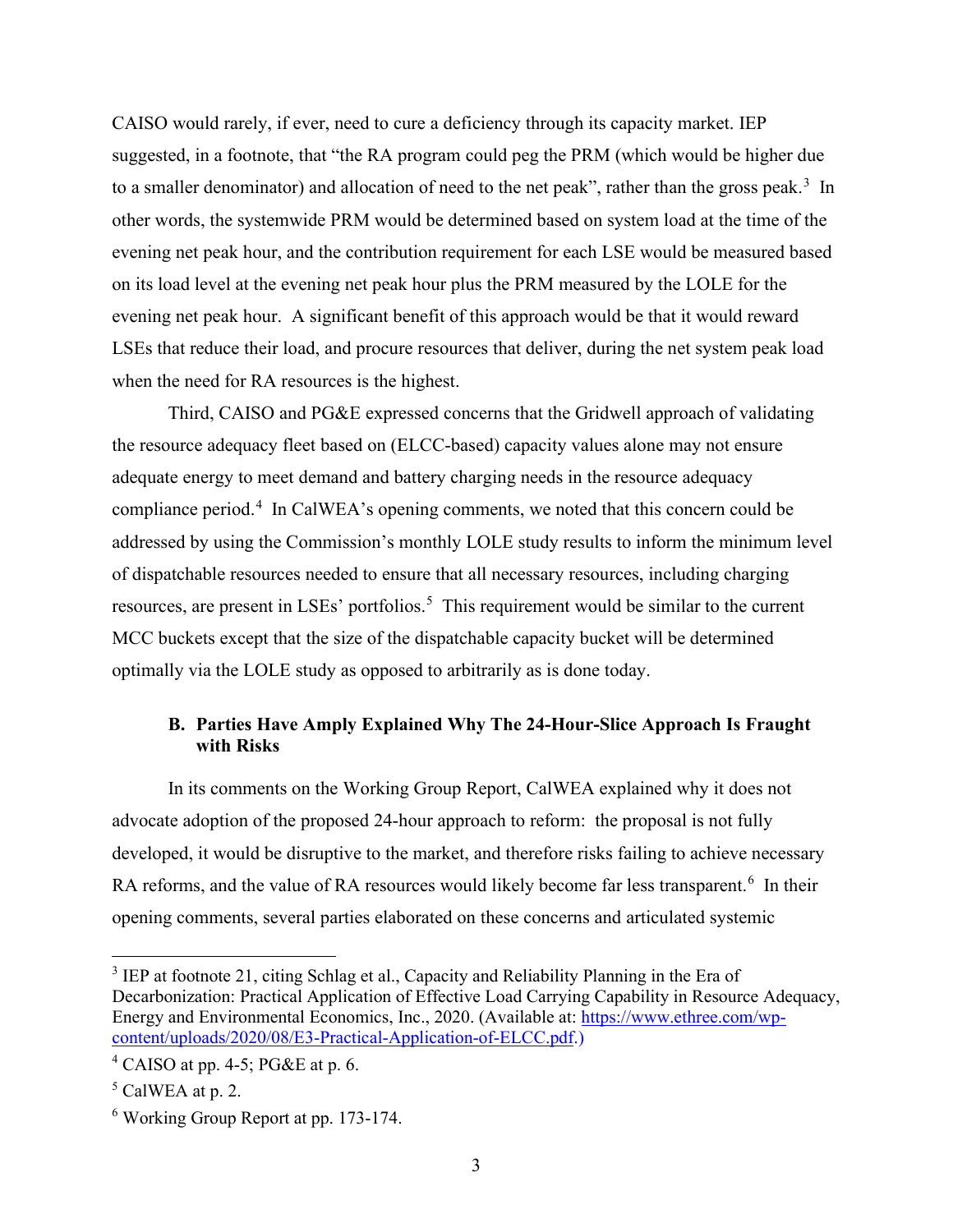concerns with the 24-hour slice approach. CalWEA shares these concerns, particularly the following two.

**Mismatch between LOLE, PRM and resource values.** IEP highlights the fact that the 24-hour approach "has not yet explained how the total capacity requirement identified in an LOLE analysis should be translated to a PRM in an RA regime that employs fundamentally different resource counting conventions."<sup>[7](#page-4-0)</sup> Similarly, CEJA and UCS state that "calibration of RA obligations to ensure reliability may be more challenging with SCE's 24-slice proposal."<sup>[8](#page-4-1)</sup> SCE proposes that the issue be resolved in a workshop subsequent to adopting the framework,<sup>[9](#page-4-2)</sup> but this requires a leap of faith that the issue will be satisfactorily resolved. Indeed, NRDC indicates that its support of the 24-hour slice model is contingent upon adequately answering many remaining implementation questions, including how LOLE study results, which are based on many load and production sensitivities, would be translated to the "unidimensional" hourly framework.<sup>[10](#page-4-3)</sup> Similarly, ACP-CA cautions that the Commission "must ensure that the [24-hour] design is well understood and implementable before establishing an effective date"<sup>[11](#page-4-4)</sup> and CEJA and UCS state that "without resolving these crucial aspects of the proposal, it is not clear if SCE's 24-slice proposal will adequately ensure reliability, and it may also hamper the transition to clean electricity."<sup>[12](#page-4-5)</sup>

**Illiquid markets and market power.** IEP reasonably anticipates that the RA market will fragment into multiple product categories as each resource type becomes a different RA product (if it can still be called an RA product), with a different compliance value across all 24 hours which could result in shallow, illiquid markets and complicate planned outage substitution requirements.[13](#page-4-6) The Joint CCAs express concern that this could create market power for certain

<span id="page-4-0"></span> $^7$  IEP at p. 10.

<span id="page-4-1"></span><sup>&</sup>lt;sup>8</sup> CEJA and UCS at p. 2.

<span id="page-4-2"></span> $9$  SCE at p. 7.

<span id="page-4-3"></span> $10$  NRDC at p. 2. Calpine notes that at least 11 "open issues" were identified in SCE's proposal. Calpine at p. 6, citing Working Group Report at p. 22.

<span id="page-4-4"></span> $11$  ACP-CA at p. 4.

<span id="page-4-5"></span> $12$  CEJA and UCS at p. 14.

<span id="page-4-6"></span> $^{13}$  IEP at pp. 4-5.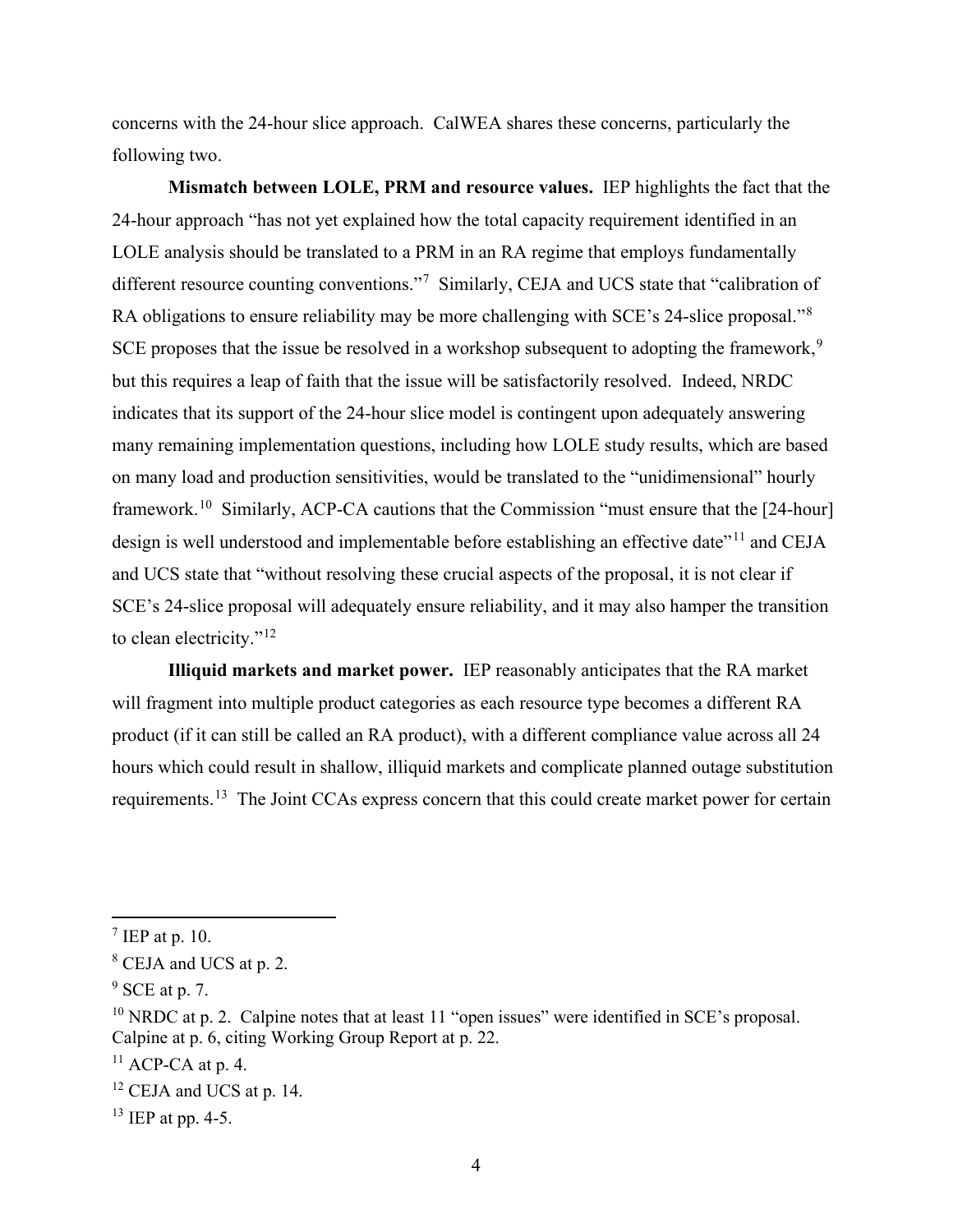resources, especially owners of natural gas resources.[14](#page-5-0) Such market power would add to CEJA and UCS's expressed concern about SCE's proposal potentially fostering gas contracting.<sup>[15](#page-5-1)</sup>

**Lack of Optimum Energy Sufficiency.** CEJA and UCS note that LOLE studies inherently examine the net peak period in addition to energy sufficiency concerns.<sup>[16](#page-5-2)</sup> This is so because an LOLE/ELCC study is based on optimal dispatch of all resources, including charging and discharging of storage resources, and hence, not only ensures energy sufficiency but also accounts for it in an optimal fashion. While the 24-hourly slice approach should naturally ensure capacity sufficiency for every hour of the day, the only way for it to ensure energy sufficiency for that day is to assume certain charging/discharging patterns for storage resources during the 24-hour period, which will be arbitrary and non-optimal.

## **C. If the 24-Hour Slice Approach Is Adopted, the Commission Should Adopt CalWEA's Recommended Effective Net-Load Reduction ("ENLR") Counting Methodology for Wind and Solar Resources**

CalWEA agrees with CEJA and UCS that the comprehensive nature of probabilistic ELCC studies make them most analytically rigorous methodology available to calculate the reliability contribution of a resource (particularly variable and use-limited resources), that ELCC calculations are compatible with Gridwell's two-slice proposal, and that ELCC values will remain robust as the grid evolves.<sup>17</sup> CalWEA also emphasizes that the "Effective Net Load" Reduction" ("ENLR") method should be used for evaluating wind and solar reliability values for the two slices in Gridwell approach (particularly for the net peak).

However, if the Commission moves forward with SCE's 24-hourly approach, CalWEA demonstrated that its proposed ENLR methodology is superior to the "exceedance" method because the ENLR method would consistently reflect the historical correlation between actual load and wind and solar production. While CalWEA's methodology does require the selection of a specific load threshold, CalWEA demonstrated that the ENLR values are stable between 50% and 80% of load.<sup>18</sup>

<span id="page-5-0"></span><sup>&</sup>lt;sup>14</sup> Joint CCAs at p. 5.

<span id="page-5-1"></span><sup>&</sup>lt;sup>15</sup> CEJA and UCS at pp. 8-9.

<span id="page-5-2"></span><sup>&</sup>lt;sup>16</sup> CEJA and UCS at p.12

<span id="page-5-3"></span><sup>&</sup>lt;sup>17</sup> CEJA and UCS at pp. 7-8.

<span id="page-5-4"></span><sup>&</sup>lt;sup>18</sup> Working Group Report at pp. 45-47.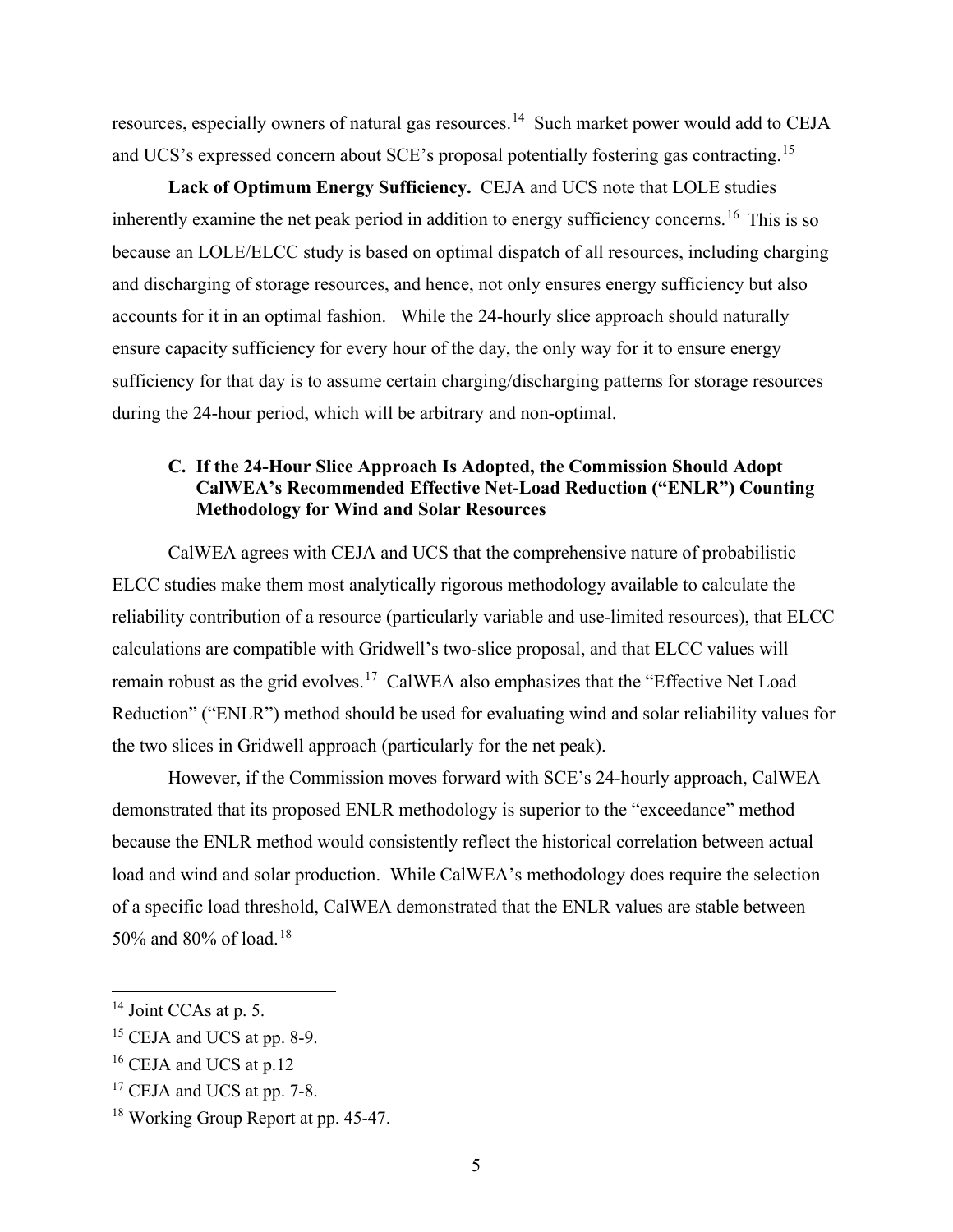Therefore, if the Commission moves forward with SCE's approach, it should specify the use of the ENLR methodology to determine the Qualifying Capacity (QC) values of wind and solar resources. At a minimum, as suggested by CLECA, the Commission should charge a working group with further investigating the ENLR and exceedance methodologies for determining wind and solar OC values.<sup>[19](#page-6-0)</sup>

#### **D. PG&E's Criticisms of the Two-Slice Approach Are Unwarranted**

PG&E argues that the two-slice proposal will fail to advance environmental goals because it "would perpetuate uncertainty in variable energy resources like wind and solar, whose value can change significantly following revisions to the ELCC values … which could lead to less investment given the uncertain value such resources will have.<sup>[20](#page-6-1)</sup> First, given that ELCC is accepted by the entire industry as the best measure to evaluate the capacity of variable energy resources in meeting system RA capacity and, as a result, its reliability needs, the fact that ELCC values may change is not a reason to select alternate methodologies that do not reflect what those values are with a changing resource mix and demand patterns. Second, studies of future values can be conducted to provide some visibility on how values are likely to change under various possible futures. Moreover, as explained by CEJA and UCS, the 24-hourly framework is more likely to favor natural gas resources than the two-slice approach. $21$ 

PG&E also charges that the two-slice proposal could foster LSE "leaning" on CAISO resources.[22](#page-6-3) But, if the CPUC penalizes LSEs for not meeting their monthly ELCC targets, and bases those targets on each LSE's load at the evening net peak hour (plus the associated PRM), as discussed above, it is unlikely that CAISO will find any need for capacity to meet its net peak load capacity "check" – i.e., no leaning will occur.

<span id="page-6-0"></span><sup>19</sup> CLECA at pp. 10-11.

<span id="page-6-1"></span> $20$  PG&E at p. 6.

<span id="page-6-2"></span><sup>21</sup> Note 14 *supra.* 

<span id="page-6-3"></span> $22$  PG&E at p. 7.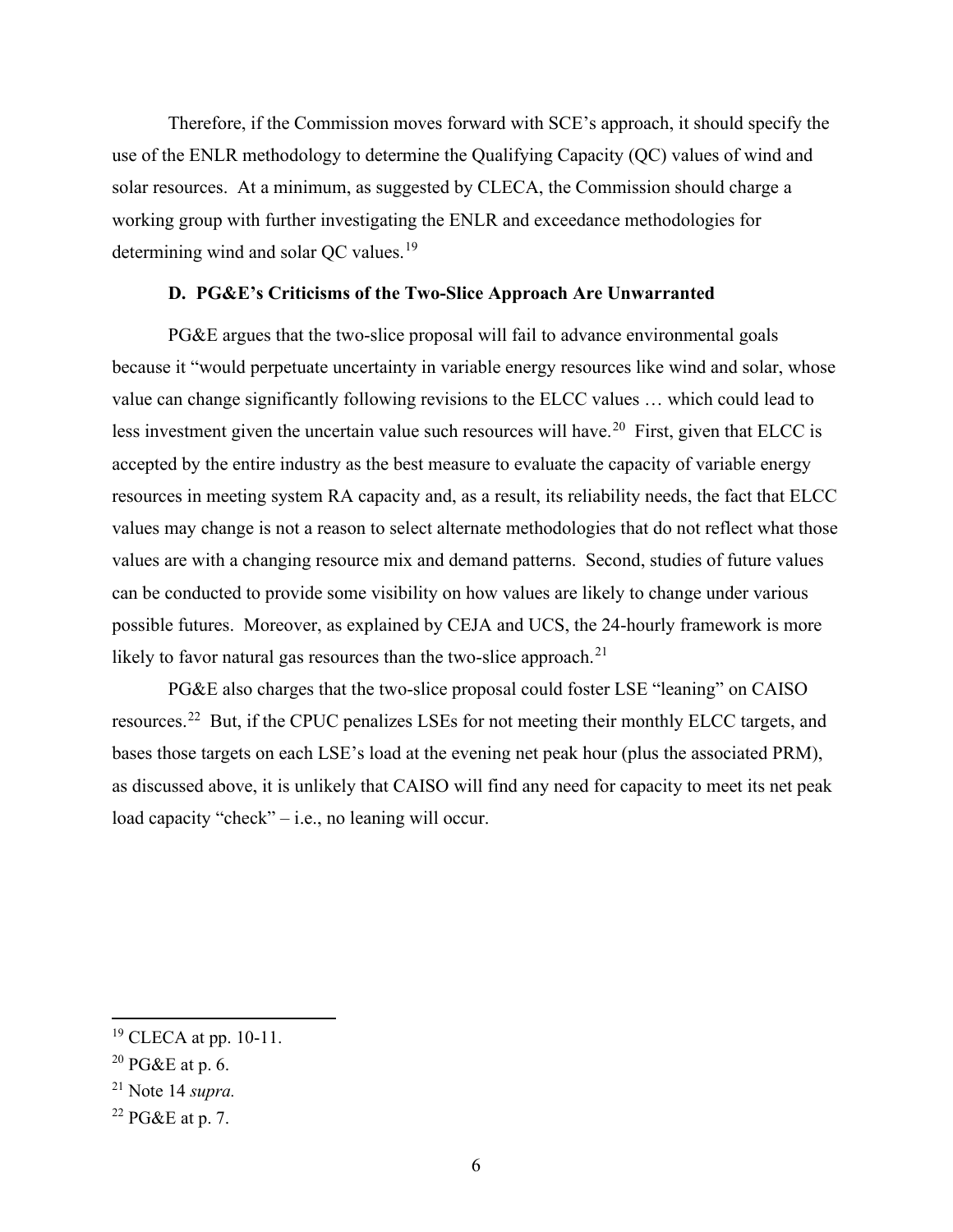Respectfully submitted,

## */s/ Nancy Rader*

Nancy Rader Executive Director California Wind Energy Association 1700 Shattuck Ave., #17 Berkeley CA 94709 Telephone: (510) 845-5077 x1 Email: nrader@calwea.org

# *On behalf of the California Wind Energy Association*

April 1, 2022